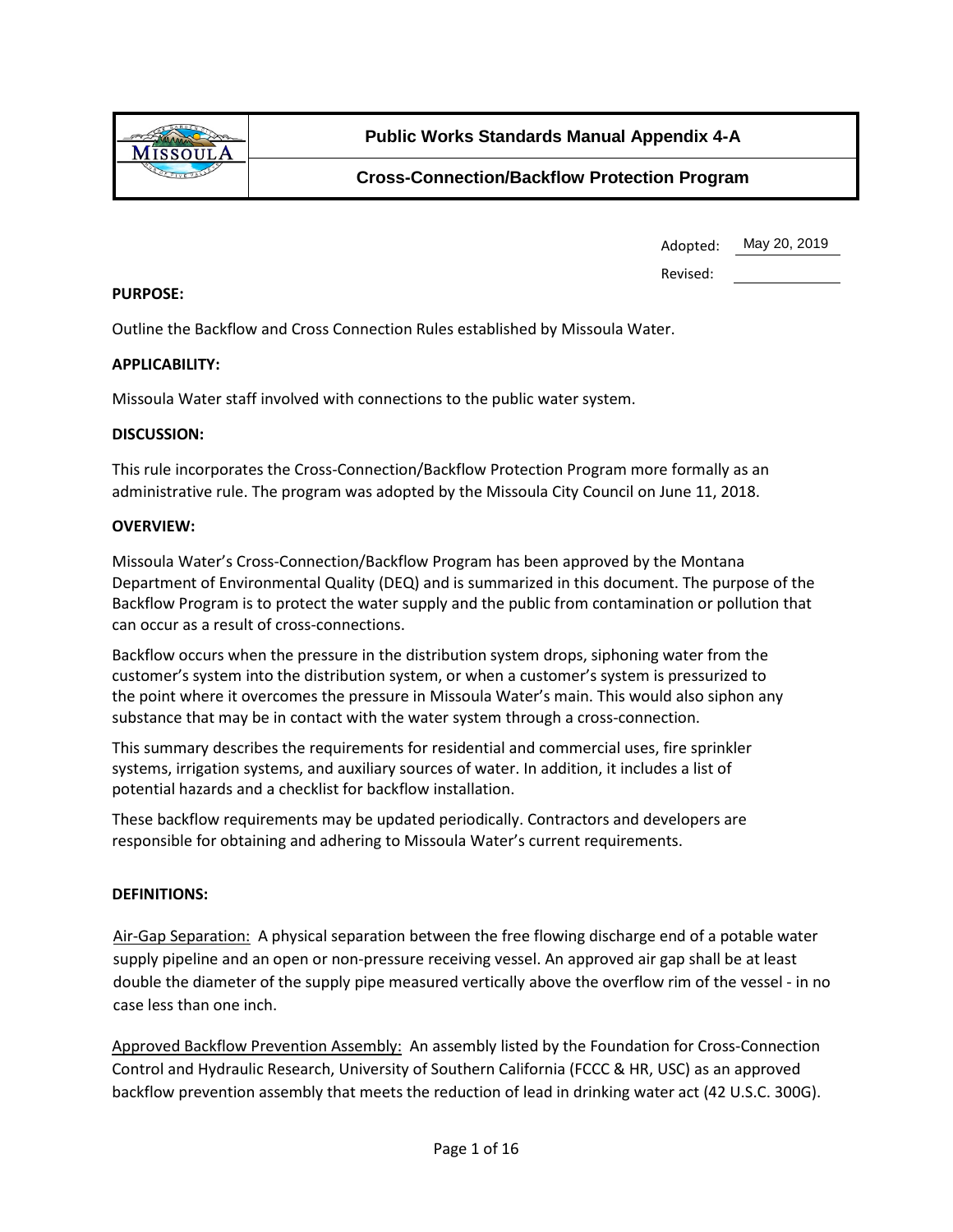Approved Water Supply: Any water supply whose potability is regulated by a State or local health agency.

Atmospheric Vacuum Breaker (AVB), a.k.a. Non-Pressure Type Vacuum Breaker: An assembly containing a float-check, a check seat, and an air inlet port. The flow of water into the body causes the float to close the air inlet port. When the flow of water stops, the float falls and forms a check valve against backsiphonage and at the same time opens the air inlet port to allow air to enter and satisfy the vacuum. A shutoff valve immediately upstream may be an integral part of the assembly. An atmospheric vacuum breaker is designed to protect against a health hazard (i.e., contaminant) under a backsiphonage condition only. No shutoff valve may be installed downstream of an AVB.

Auxiliary Supply: Any water supply on or available to the premises other than the approved water supply. These auxiliary supplies may be polluted or contaminated or may be objectionable and constitute an unacceptable water source over which the water purveyor does not have sanitary control.

AWWA Standard: An official standard developed and approved by the American Water Works Association (AWWA).

Backflow: The undesirable reversal of water flow or the reversal of water flow containing other liquids, gases, or other substances from a connected source that flows into the distribution pipes of the public water supply system.

Backpressure: Any increase of pressure in the downstream piping system (by pump, elevation of piping, or steam and/or air pressure) above the supply pressure at the point where backflow could occur.

Backsiphonage: A form of backflow due to a reduction in system pressure that causes a subatmospheric pressure to exist at a site in the water system.

Certified Backflow Prevention Assembly Tester: A person who holds a current certificate from any state certification program authorizing the person to test backflow prevention assemblies or who holds a current certificate from the American Society of Sanitary Engineers, American Backflow Prevention Association, Foundation for Cross-Connection Control, or American Water Works Association.

Critical Level: The C-L or C/L marking of the backflow prevention assembly, which is the point established by the testing laboratory and marked by the manufacturer, from which the minimum required elevation above the flood rim of a fixture, receptacle, or other use is determined. In the absence of such marking, the lowest part of the assembly shall be deemed to be the critical level.

Cross-Connection: Any actual or potential connection between a potable water system used to supply water for drinking purposes and any other water supply system, either public or private, or a wastewater or sewer line or other potential source of contamination so that a flow of water into or contamination of the public water supply system from the other source of water or contamination is possible. By-pass arrangements, jumper connections, removable sections, swivel or changeover assemblies, or other assemblies through which backflow could occur shall be considered to be crossconnections.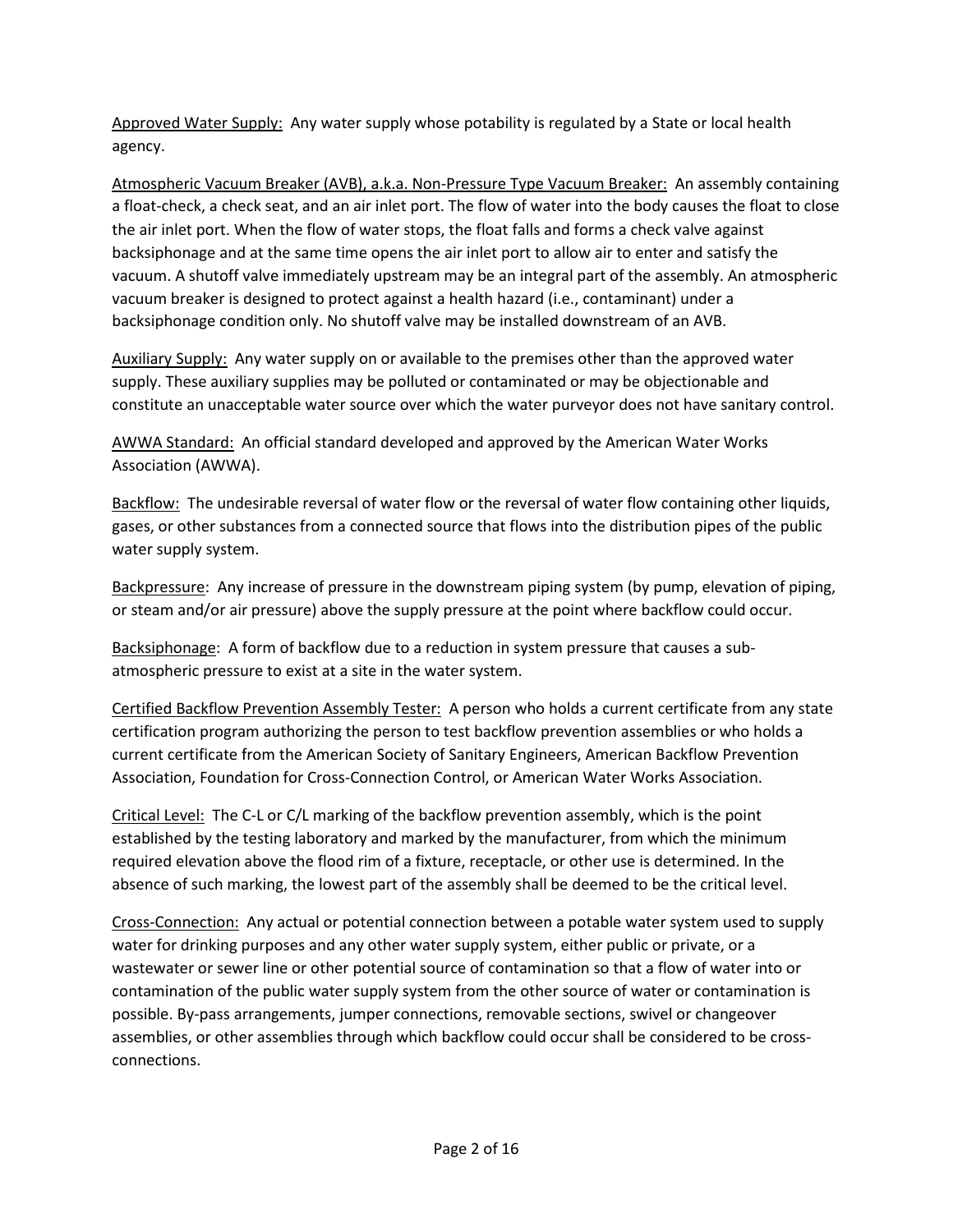Degree of Hazard: Either a pollutant (non-health) or contaminant (health) hazard and is derived from the evaluation of conditions within a system through a cross-connection.

Double Check Valve Assembly: An assembly of two internally loaded, independently acting check valves, including resilient seated shut-off valves on each end of the assembly and test cocks for testing the water tightness of each check valve.

Double Check-Detector Assembly: A specially designed assembly composed of a line-size approved double check valve assembly with a specific bypass water meter and a meter-sized approved double check valve assembly. The meter shall register accurately for only very low rates of flow and shall show a registration for all rates of flow.

Fixed Air Gap: A backflow prevention assembly manufactured to meet the requirements of an air gap.

Health Agency: The Montana Department of Environmental Quality (DEQ) or the Missoula City/County Health Department (MCCHD).

Health Hazard (Contaminant): A condition that causes or creates a potential for water contamination which may cause disease or have any other physical or toxic effects on humans.

Missoula Water: The City of Missoula's water utility responsible for processing, treatment, transmission, storage, distribution, pumping, and measurement of water supplied to consumers as well as the public water supply owned and/or operated by the City of Missoula.

Non-Health Hazard (Pollutant): A condition that causes or creates a potential for water quality degradation but does not constitute a health hazard and will not cause illness or death.

Non-Potable Water: Water that is not derived from a water supply and system under the authority of the appropriate health authority and is not approved for drinking, personal, or culinary use. Water in a fire, irrigation, reclaimed waste water, or industrial water system is deemed non-potable.

Person: An individual, corporation, company, association, partnership, municipality, public utility, or other public body or institution.

Premises: Any and all areas on a water user's property that are served or have the potential to be served by the public water system.

Pressure Vacuum Breaker: An assembly that has an independently operating, loaded check valve and an independently operating, loaded air inlet valve located on the discharge side of the check valve. The pressure vacuum breaker must be equipped with properly located test cocks and tightly closing shutoff valves located at each end of the assembly. This assembly is designed to protect only against a backsiphonage condition, not against backpressure. A shutoff valve may be used downstream of a pressure vacuum breaker.

Public Water Supply: A system for the provision of water for human consumption that has 15 or more service connections or regularly serves at least 25 persons daily for a period of at least 60 days out of the year.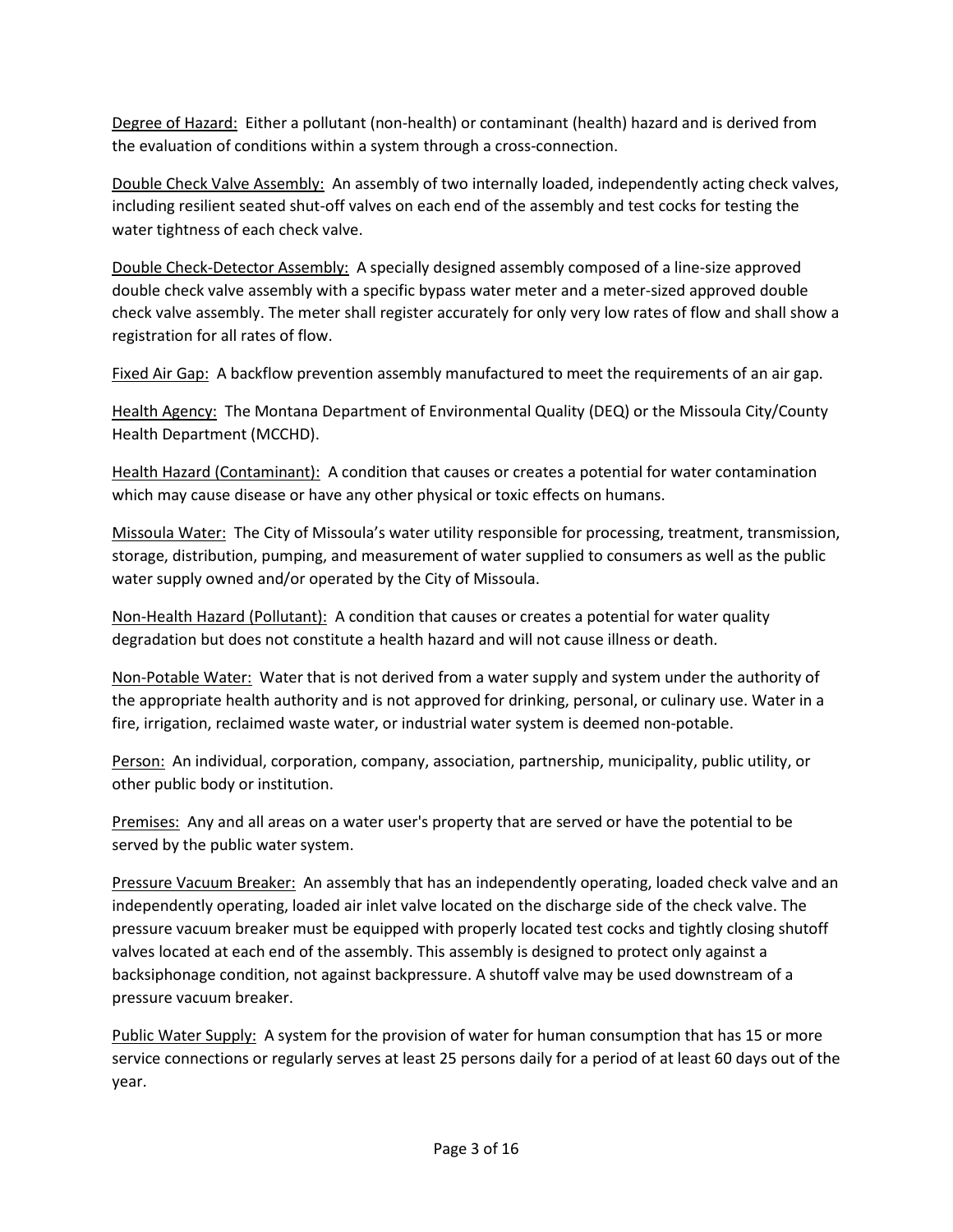Reduced Pressure Zone Backflow Prevention Assembly: An assembly incorporating two internally loaded, independently operating check valves and an automatically operating differential relief valve located between the two checks, including resilient seated shut-off valves on each end of the assembly and the necessary test cocks for testing the assembly.

Reduced Pressure Zone-Detector Backflow Assembly: A specially designed assembly composed of a linesize approved, reduced pressure principle backflow prevention assembly with a specific bypass water meter and a meter-size approved, reduced pressure principle backflow prevention assembly. The meter shall register accurately for only very low rates of flow and shall show a registration for all rates of flow.

Service Connection: The point of connection of a user's piping to the Missoula Water system.

Spill-Resistant Pressure Vacuum Breaker: An assembly containing an independently operating loaded air inlet valve located on the discharge side of the check valve. The assembly is to be equipped with a properly located resilient seated test cock, a properly located bleed/vent port, and tightly closing resilient seated shutoff valve located at each end of the assembly. This assembly will protect against a non-health hazard as well as a health hazard under backsiphonage only if installed appropriately. (FCCHR 10th edition pg.172)

Water Supplier: The person who owns or operates the approved water supply system.

Water User: Any person obtaining water from an approved water supply.

# **SECTION I: CROSS-CONNECTION PROTECTION REQUIREMENTS**

- A. General Provisions
	- 1. Unprotected cross-connections with the public water supply are prohibited.
	- 2. Whenever Missoula Water finds that backflow protection is necessary to protect the public water supply, the utility will require the water user to install an approved backflow prevention assembly at the water user's expense for continued service or before a new service will be granted.
	- 3. Wherever Missoula Water finds that backflow protection is necessary on a water supply line entering a water user's premises, then any and all water supply lines from the utility's mains entering such premises, buildings, or structures shall be protected by an approved backflow prevention assembly. The type of assembly to be installed will be in accordance with the requirements of this program.
- B. Where Protection Is Required
	- 1. Each service connection from the Missoula Water system supplying water to premises having an auxiliary water supply shall be protected against backflow of water from the premises into the public water supply system, even if the auxiliary water supply is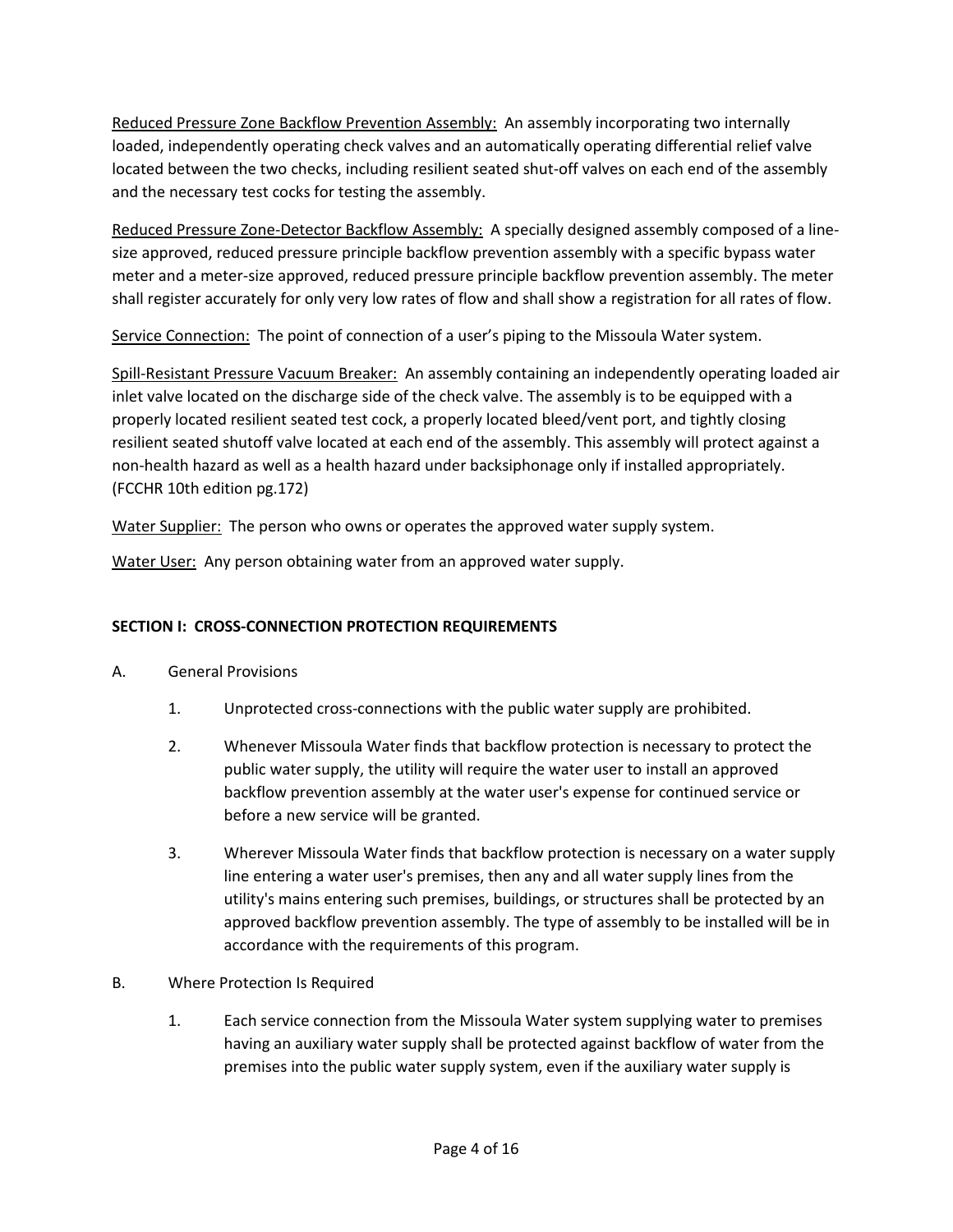accepted as an additional source by Missoula Water and is approved by the Montana DEQ or the Missoula City/County Health Department (MCCHD).

- 2. Each Missoula Water service connection supplying water to any premises on which any substance is handled in such a fashion that it may be allowed to enter the public water system shall be protected against backflow from the premises into the public water supply with an approved backflow prevention assembly. This shall include the handling of process waters and waters originating from the Missoula Water system that have been subjected to any change in water quality.
- 3. Backflow prevention assemblies shall be installed on the service connection to any premises having:
	- a. internal cross-connections that cannot be permanently corrected and controlled to the satisfaction of the state or local Health department and Missoula Water,
	- b. complicated plumbing and piping arrangements or where entry to all portions of the premises are not readily accessible for inspection purposes, making it impracticable or impossible to ascertain whether or not cross-connections exist, or
	- c. cross-connections that cannot be practically eliminated.
- C. Type of Protection Required
	- 1. The type of protection that shall be provided to prevent backflow into the approved water supply shall be commensurate with the degree of hazard that exists on the consumer's premises. The types of protective assembly that may be required (listed in an increasing level of protection) include:
		- a. Double Check Valve Assembly (DCA)
		- b. Atmospheric Vacuum Breaker (AVB)
		- c. Pressure Vacuum Breaker (PVB)
		- d. Spill Resistant Pressure Vacuum Breaker (SVB)
		- e. Reduced Pressure Zone Backflow Prevention Assembly (RP)
		- f. Air-gap separation (AG)
	- 2. The water user may choose a higher level of protection than what Missoula Water requires. The minimum types of backflow protection required to protect the approved water supply from varying degrees of hazard are given in Table I. Missoula Water will evaluate situations that are not covered in Table I on a case-by-case basis and will determine the appropriate backflow protection needed. The water user is responsible for the installation of the appropriate backflow assembly.
- D. Exemptions

A cross-connection is exempt from the standards in this program if the following conditions are met: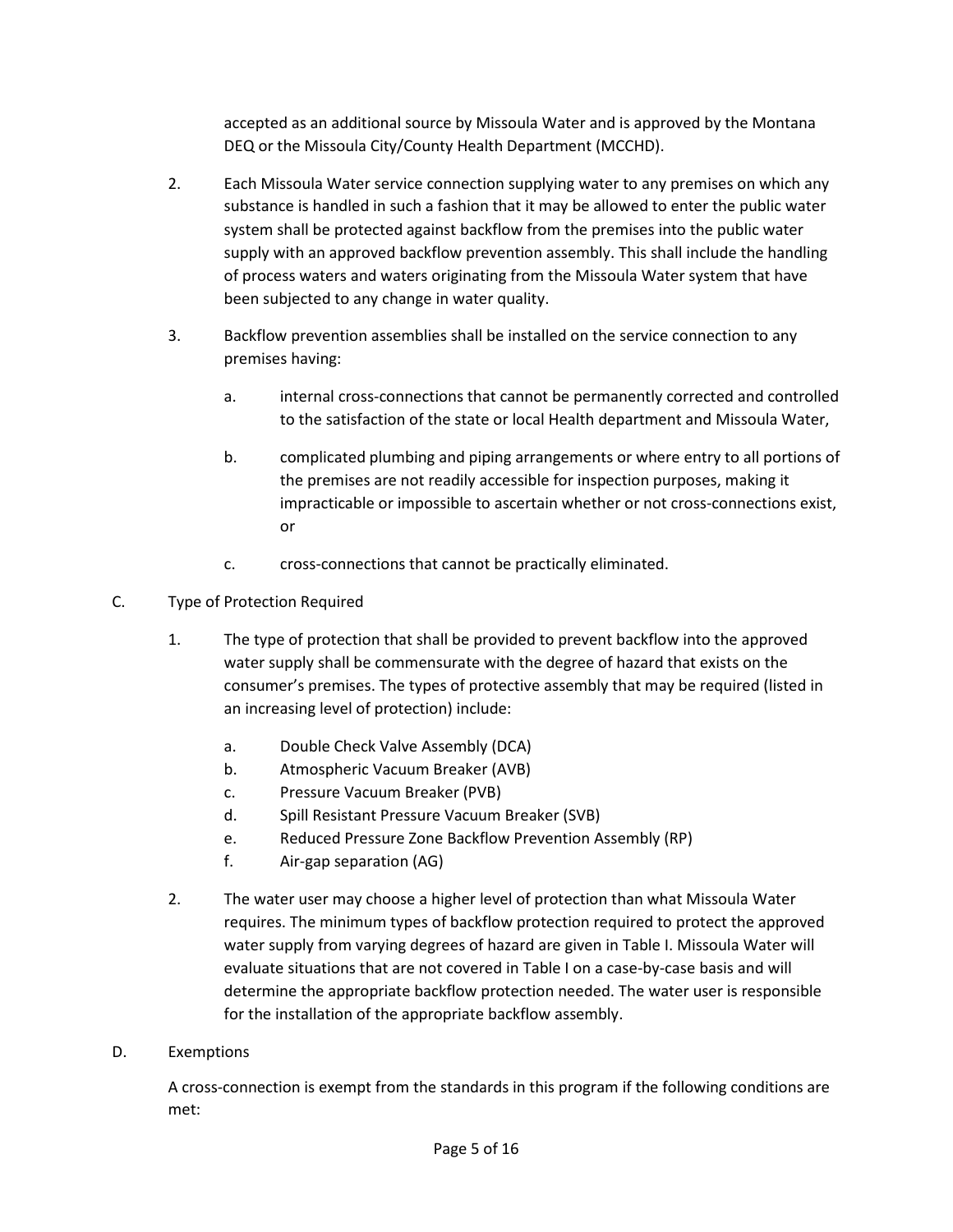- 1. The cross-connection is with a public water supply system that has been approved by the DEQ, and
- 2. The owner or operator of the public water supply that is or will be connected to the system with the approved voluntary cross-connection control program completes the following:
	- a. sends a written request for an exemption to the public water supplier with the approved voluntary program, and
	- b. submits a sanitary survey conducted within the three years preceding the request for an exemption that complies with the following:
		- (A) indicates that there are no cross- connections that violate Rule II within the public water supply system that is or will be connected, and
		- (B) has been conducted by the DEQ or a person who has contracted with the department to perform the sanitary survey, or
		- (C) has been determined by the DEQ to be competent and reliable, and
		- (D) the public water supply system with the approved voluntary program determines in writing that the public water supply that is or will be connected is acceptable as a source.

# **Table I – Type of Backflow Protection Required**

|                                | <b>Types of Systems</b>                                                                                                                                                                                                                                                                | <b>Minimum</b><br>Type of<br><b>Backflow</b><br><b>Prevention</b> |
|--------------------------------|----------------------------------------------------------------------------------------------------------------------------------------------------------------------------------------------------------------------------------------------------------------------------------------|-------------------------------------------------------------------|
| <b>Fire Protection Systems</b> |                                                                                                                                                                                                                                                                                        |                                                                   |
| 1.                             | Premises on which the fire system is supplied from the public water system and<br>interconnected with an unapproved auxiliary water supply. An RP may be<br>provided in lieu of an AG, with written approval by Missoula Water.                                                        | AG                                                                |
| 2.                             | Premises on which the fire system is supplied from the public water system and<br>where either elevated storage tanks or fire pumps that take suction from<br>private reservoirs or tanks are used. An RP may be provided in lieu of an AG<br>with written approval by Missoula Water. | AG                                                                |
| 3.                             | Premises on which the fire system is supplied from the public water system and<br>there is standing water in the fire system or outside fire hose connections. A<br>DCA may be provided in lieu of an RP with written approval by Missoula Water.                                      | <b>RP</b>                                                         |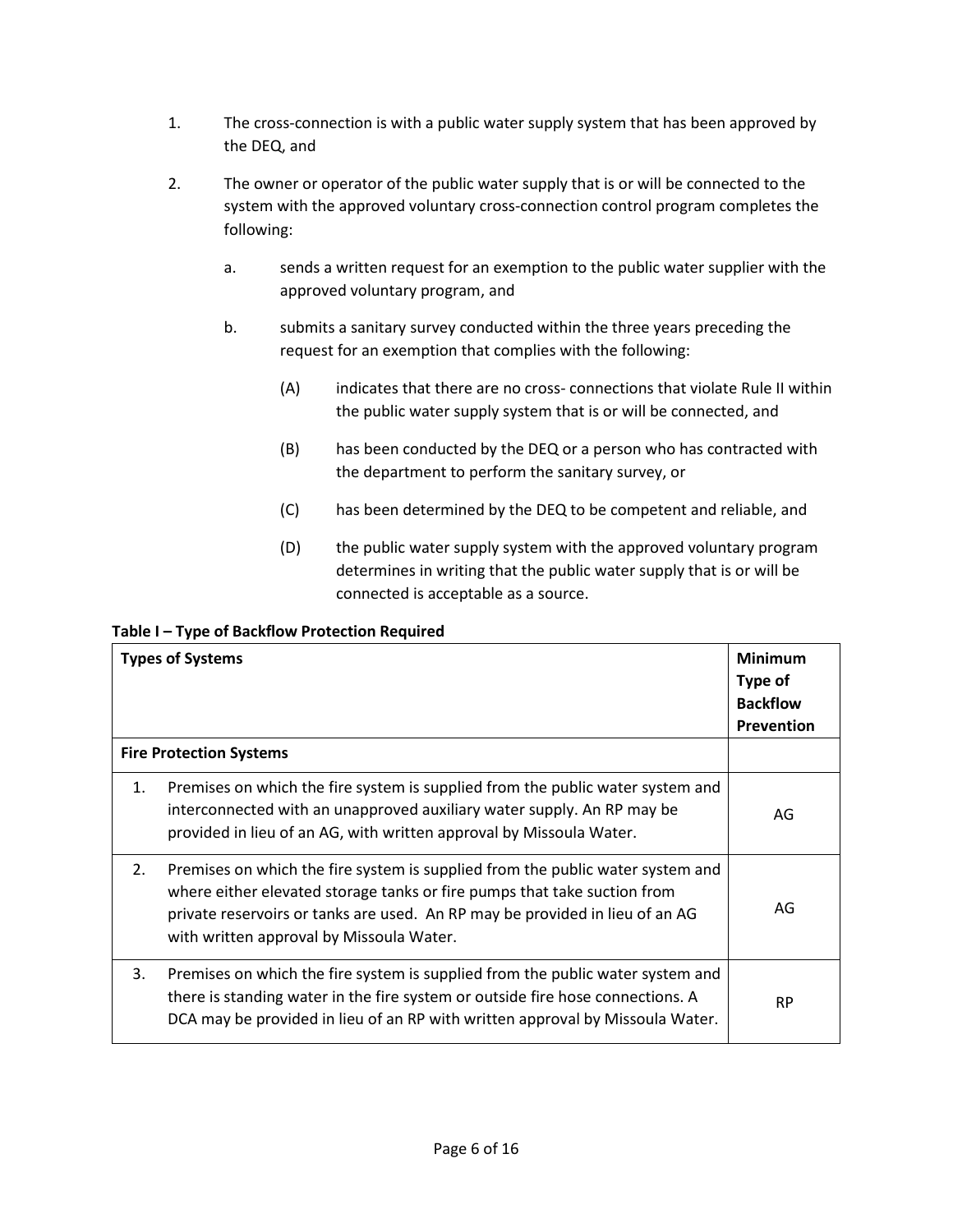| <b>Types of Systems</b> |                                                                                                                                                                                                                                                                                                                                      | <b>Minimum</b><br>Type of<br><b>Backflow</b><br><b>Prevention</b> |
|-------------------------|--------------------------------------------------------------------------------------------------------------------------------------------------------------------------------------------------------------------------------------------------------------------------------------------------------------------------------------|-------------------------------------------------------------------|
| 4.                      | Residential or Commercial buildings with fire sprinkler systems that have either<br>Fire Department Connection (FDC) and/or require any chemicals to eliminate<br>freezing, including but not limited to antifreeze, which creates a Health Hazard.                                                                                  | <b>RP</b>                                                         |
| <b>Other Systems</b>    |                                                                                                                                                                                                                                                                                                                                      |                                                                   |
| 1.                      | Premises on which there are wastewater pumping and/or treatment plants and<br>there is no interconnection with the potable water system. This does not<br>include a single family residence that has a sewage lift pump.                                                                                                             | AG                                                                |
| 2.                      | Premises on which hazardous substances are handled in such a manner that<br>the substances may enter a potable water system. This does not include a<br>single family residence that has a sewage lift pump. An RP may be provided in<br>lieu of an AG with written approval by Missoula Water.                                      | AG                                                                |
| 3.                      | Premises on which there are irrigation systems into which fertilizers,<br>herbicides, or pesticides are or can be introduced.                                                                                                                                                                                                        | <b>RP</b>                                                         |
| 4.                      | Premises, including single family residences, on which there are underground<br>irrigation systems. A properly installed AVB or PVB may be provided in lieu of<br>an RP with written approval by Missoula Water.                                                                                                                     | <b>RP</b>                                                         |
| 5.                      | Premises on which there is an unapproved auxiliary water supply that is<br>interconnected with the public water system. An RP may be provided in lieu of<br>an AG with written approval by Missoula Water.                                                                                                                           | AG                                                                |
| 6.                      | Premises where there is an unapproved auxiliary water supply and there are no<br>interconnections with the public potable water system. A DCA may be provided<br>in lieu of an RP with written approval by Missoula Water.                                                                                                           | <b>RP</b>                                                         |
| 7.                      | Premises on which entry is restricted so that inspections for cross-connections<br>cannot be made with sufficient frequency or at sufficiently short notice to<br>assure that cross-connections do not exist.                                                                                                                        | <b>RP</b>                                                         |
| 8.                      | Premises on which there is a history of cross-connections being established or<br>re-established.                                                                                                                                                                                                                                    | <b>RP</b>                                                         |
| 9.                      | Premises on which two or more services supply water to the same building,<br>structure, or premises shall have at least an RP assembly on each water service<br>to be located adjacent to and on the customer's side of the respective meters.<br>A DCA may be provided in lieu of an RP with written approval by Missoula<br>Water. | <b>RP</b>                                                         |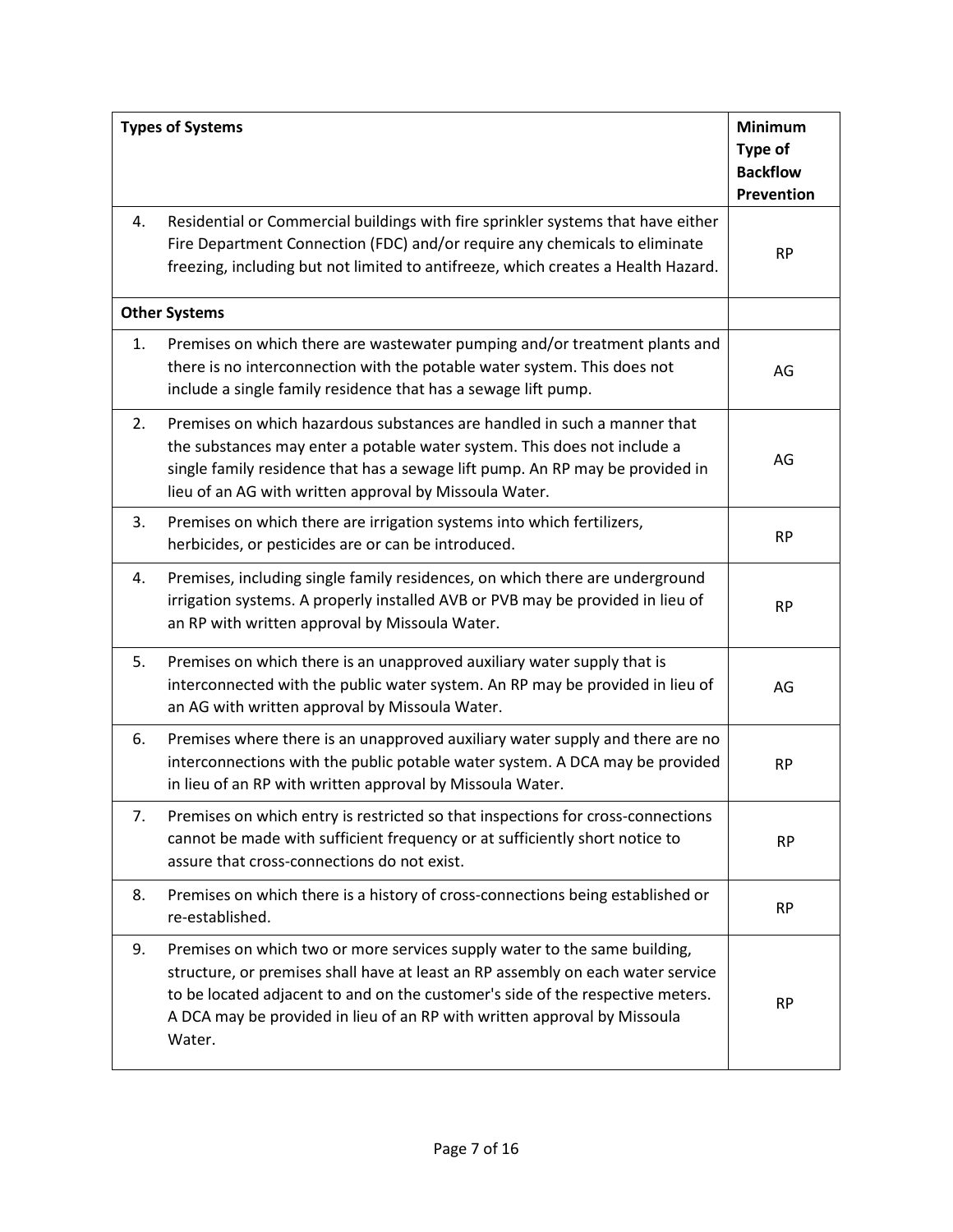| <b>Types of Systems</b> |                                                                                                                                                                                                                                                                                                                                                                                                                                                                           | <b>Minimum</b><br>Type of<br><b>Backflow</b><br>Prevention |
|-------------------------|---------------------------------------------------------------------------------------------------------------------------------------------------------------------------------------------------------------------------------------------------------------------------------------------------------------------------------------------------------------------------------------------------------------------------------------------------------------------------|------------------------------------------------------------|
|                         | 10. Premises on which the water user has installed a booster pump to increase the<br>supply pressure to the building, structure, or premises shall have at least an RP<br>assembly on each water service to be located adjacent to and on their<br>customer's side of the respective meters. A DCA may be provided in lieu of an<br>RP with written approval by Missoula Water.                                                                                           | <b>RP</b>                                                  |
|                         | 11. Premises on which there are boilers, water heaters, heat exchangers, cooling<br>towers, air conditioners, or other plumbing arrangements in which corrosion<br>inhibitors, antifreeze, or other chemicals are or can be used shall have at least<br>an RP assembly on each water service to be located adjacent to and on the<br>customer's side of the respective meters. A DCA may be provided in lieu of an<br>RP with written approval by Missoula Water.         | <b>RP</b>                                                  |
|                         | 12. Premises on which there is water treatment equipment through which<br>chemicals or other substances are or can be injected into the customer's water<br>supply shall have at least an RP on each water service to be located adjacent to<br>and on the customer's side of the respective meters. A DCA may be provided in<br>lieu of an RP if treatment and/or chemicals added to the system do not create a<br>health hazard and written approval by Missoula Water. | <b>RP</b>                                                  |

## **SECTION II - BACKFLOW PREVENTION ASSEMBLIES**

A. Approved Backflow Prevention Assemblies

Only backflow prevention assemblies that comply with the following shall be acceptable for installation by a water user connected to Missoula Water's potable supply:

- 1. They are listed on the "List of Approved Backflow Prevention Assemblies" published by the Foundation for Cross-Connection Control and Hydraulic Research, University of Southern California, and
- 2. They meet The Reduction of Lead in Drinking Water Act (42 U.S.C. 300G) requirement that any valve, fitting, or fixture coming in contact with potable water must have a weighted average of lead content of less than 0.25 percent.

## B. Existing Backflow Prevention Assemblies

Approved backflow prevention assemblies that are currently in service shall be tested and if found to be in serviceable condition can be left in service after certain information (make, model, size, serial number, and test results) has been provided to Missoula Water. The assembly must then be tested yearly by a certified backflow prevention assembly tester (see Section VII)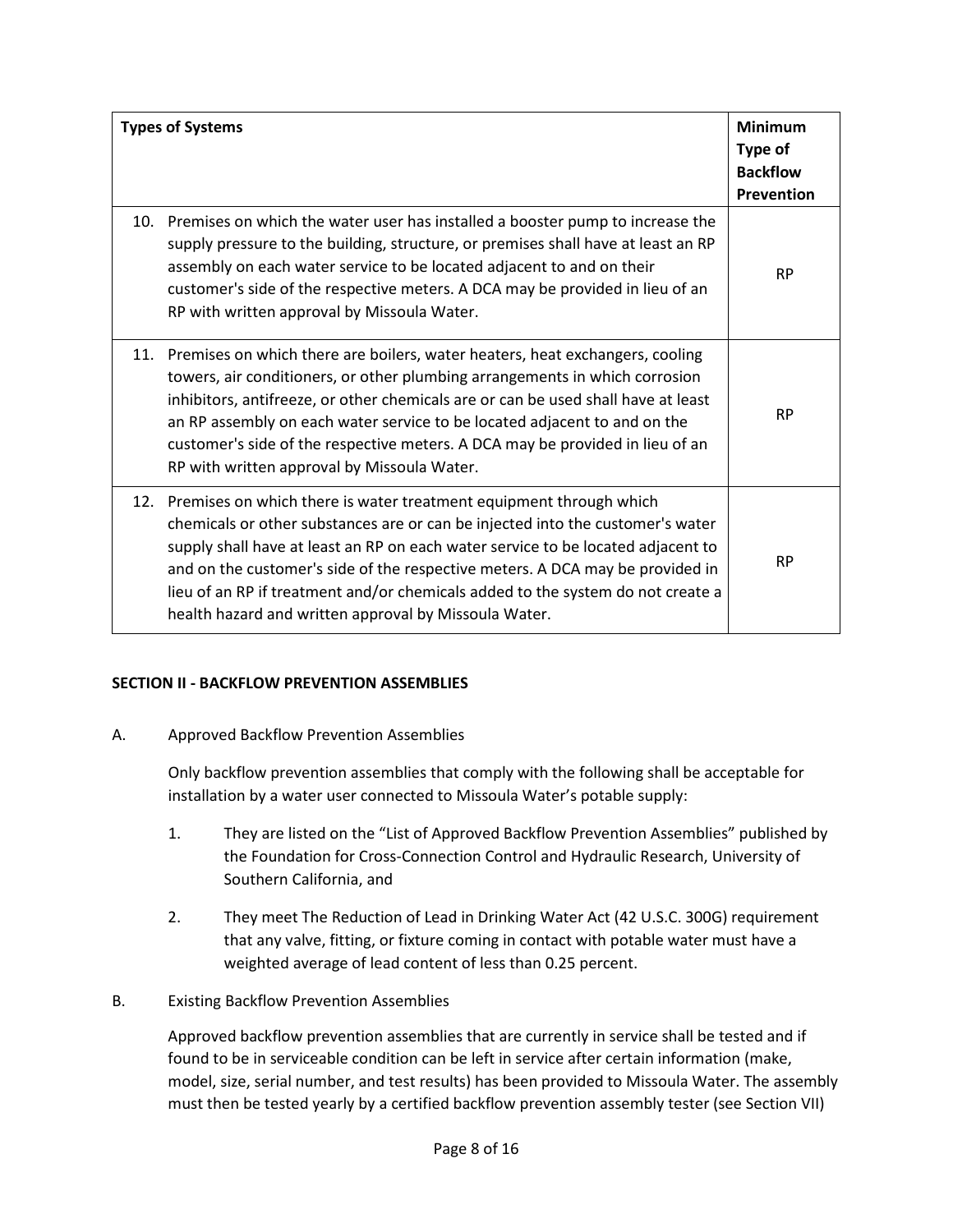or more frequently if determined necessary by Missoula Water. Existing backflow prevention assemblies found to be unserviceable or whose application has been misapplied shall be removed and replaced with an appropriate assembly approved by Missoula Water.

### C. Backflow Prevention Assembly Installation

Backflow prevention assemblies shall be installed in a manner prescribed by Missoula Water. Location of the assemblies should be as close as practical to the user's connection. Missoula Water shall have the final authority in determining the required location of a backflow prevention assembly.

- 1. Air-gap separation (AG) The air gap separation shall be located on the user's side of and as close to the service connection as practical. All piping from the service connection to the receiving tank shall be above grade and entirely visible. No water use shall be provided from any point between the service connection and the air-gap separation. The water inlet piping shall terminate a distance of at least two (2) pipe diameters above the supply inlet, but in no case be less than 1 inch (1") above the overflow rim of the receiving vessel. Properly installed, the air gap may be used to protect against all levels of backflow hazards.
- 2. Reduced pressure zone backflow prevention assembly (RP) The approved reduced pressure zone backflow prevention assembly shall be installed on the user's side and as close to the service connection as practical. The assembly shall be installed a minimum of twelve inches (12") above grade and not more than thirty inches (30") above grade measured from the bottom of the assembly and with a minimum of twelve inches (12") side clearance. The assembly shall be installed in a horizontal position and be readily accessible for maintenance and testing. Water supplied from any point between the service connection and the RP assembly shall be protected in a manner approved by Missoula Water. The water user must provide adequate drainage to prevent flooding in the event the RP assembly bypasses water to atmosphere and sufficient protection to prevent the assembly from freezing. Properly installed, the RP may be used to protect against all levels of hazard under both backpressure and backsiphonage conditions.
- 3. Double check valve assembly (DCA) The approved double check valve assembly shall be located as close as practical to the user's connection and shall be installed above grade, if possible, and in a manner where it is readily accessible for testing and maintenance. If a double check valve assembly is put below grade, it must be installed in a vault such that there is a minimum of six inches (6") between the bottom of the vault and the bottom of the assembly and so that the top of the assembly is no more than a maximum of eight inches (8") below grade. Also there must be a minimum of twenty four inches (24") of clearance between the side of the assembly with the test cocks and the side of the vault, and also a minimum of twelve inches (12") clearance between the other side of the assembly and the side of the vault. Special consideration must be given to double check valve assemblies of the "Y" type. These assemblies must be installed on their "side" with the test cocks in a vertical position so that either check valve may be removed for service without removing the assembly. Vaults that do not have an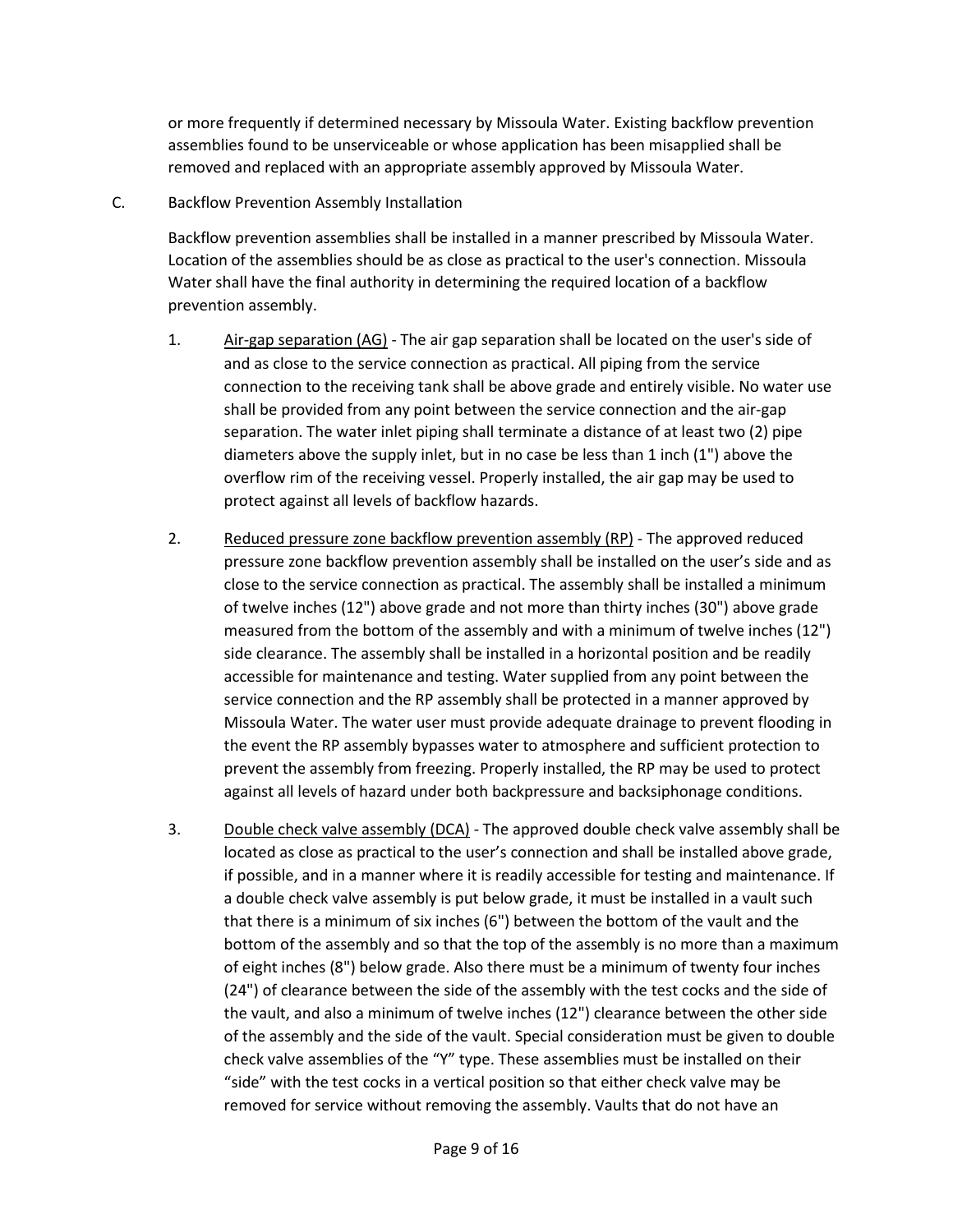integrated bottom must be placed on a three-inch (3") layer of gravel. The water user must provide adequate drainage to prevent flooding in the event the assembly leaks or to accommodate spillage during testing and repairs. The water user is responsible for providing adequate protection to prevent freezing of the assembly. The DCA may be used to protect against a non-health hazard under both backpressure and backsiphonage conditions.

- 4. Pressure Vacuum Breaker (PVB) The approved pressure vacuum breaker assembly shall be located as close as practical to the user's connection or meter and shall be installed at least 12 inches (12") above all downstream plumbing and the highest fixture flood level rim, outlet, or highest point of water use. In no case should the PVB assembly be used if backpressure could develop in the downstream piping. The PVB shall be installed inline in a vertical position with adequate space to facilitate maintenance and testing. The PVB shall be installed in an area where water spillage through the vacuum relief valve (air inlet) is not objectionable. Adequate drainage to floor drains should be provided to accommodate this spillage. The PVB shall not be installed in a vent hood or where toxic or objectionable fumes or substances could enter and contaminate the potable water piping. Prior to installation, refer to the manufacturer's literature concerning temperature ranges. The PVB must be protected from freezing temperatures, and if installed where temperatures will reach 110 degrees F (43 degrees C) or above, the hot water type of assembly must be used. Properly installed, the PVB may be used to protect all levels of hazard under backsiphonage conditions only.
- 5. Atmospheric Vacuum Breaker (AVB) The approved atmospheric vacuum breaker assembly shall be located as close as practical to the user's connection or meter and shall be installed at least six inches (6") above all downstream piping and the highest fixture flood level rim, outlet or highest point of water use. In no case should the AVB assembly be used if backpressure could develop in the downstream piping. The AVB shall be installed inline in a vertical position with adequate space to facilitate maintenance and testing. The AVB shall be installed in an area where water spillage through the vacuum relief valve (air inlet) is not objectionable. Adequate drainage to the floor drain must be provided to accommodate this spillage. The AVB shall not be installed in a vent hood or where toxic or objectionable fumes or substances could enter and contaminate the potable water piping. The AVB shall not be installed where it will be in continuous operation or under continuous pressure for more than 12 consecutive hours. When used for long periods of time, the air inlet valve could become stuck in the closed position. The AVB shall not have any valves installed downstream from the assembly (the discharge side of the plumbing should be exposed to the atmosphere). Prior to installation, refer to the manufacturer's literature for temperature ranges. The AVB must be protected from freezing temperatures, and if installed where temperatures will reach 110 degrees F (43 degrees C) or above, the hot water type of assembly must be used. Properly installed, the AVB can be used to protect against all levels of hazard under backsiphonage conditions only.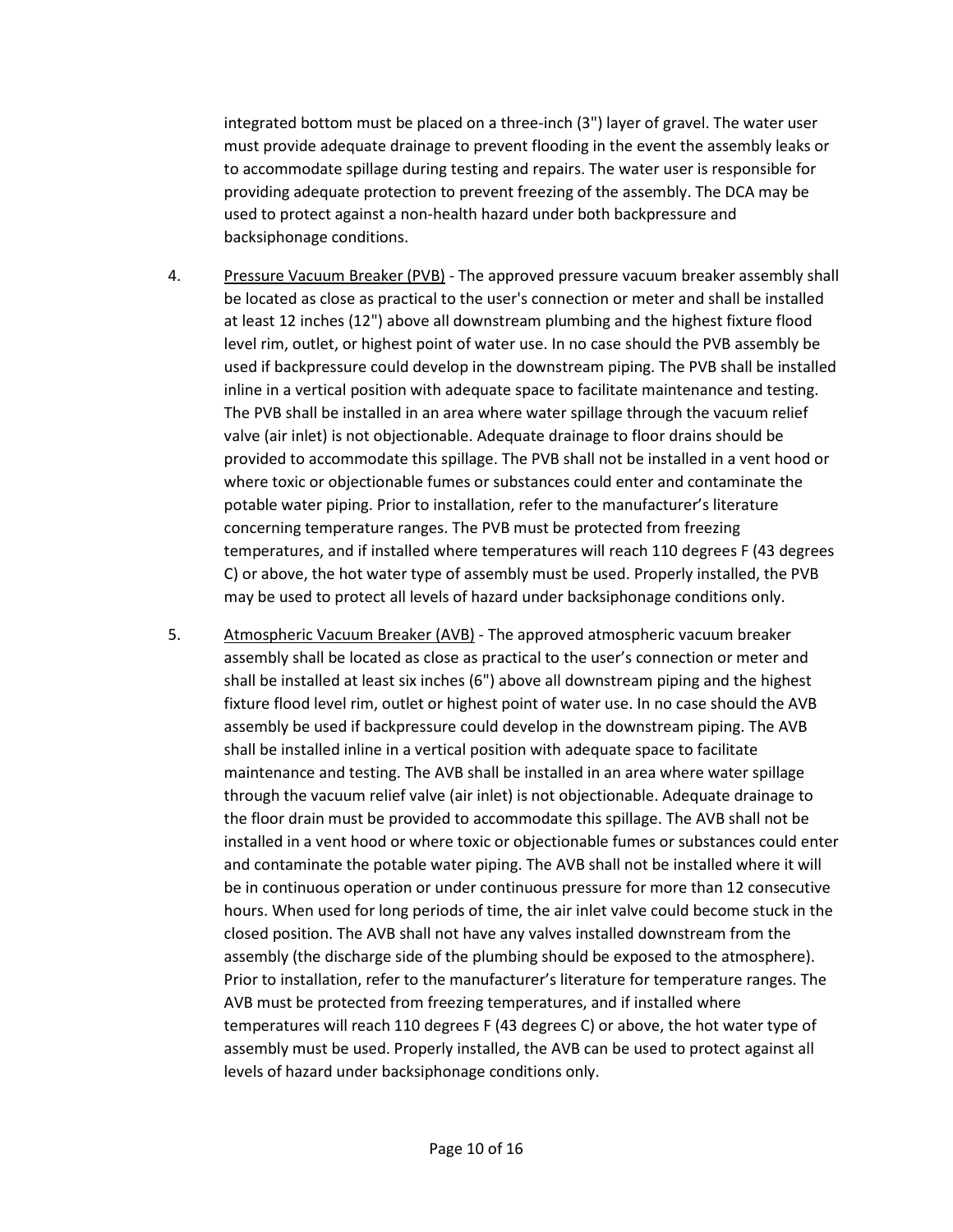- 6. Spill Resistant Pressure Vacuum Breaker (SVB)- The approved SVB assembly shall be located as close as practical to the user's connection or meter and shall be installed minimum of 12 inches (12") above all downstream plumbing and the highest fixture flood level rim, outlet, or highest point of water use. In no case should the SVB be used if backpressure could develop in the downstream piping. The SVB shall be installed inline in a vertical position with adequate space to facilitate maintenance and testing. The SVB shall be installed in an area where water spillage through the vacuum relief valve (air inlet) is not objectionable. Adequate drainage to floor drains should be provided to accommodate this spillage. The SVB shall not be installed in a vent hood or where toxic or objectionable fumes or substances could enter and contaminate the potable water piping. Prior to installation, refer to the manufacturer's literature concerning temperature ranges. The SVB must be protected from freezing temperatures, and if installed where temperatures will reach 110 degrees F (43 degrees C) or above, the hot water type of assembly must be used. Properly installed, the SVB may be used to protect all levels of hazard under backsiphonage conditions only.
- D. Backflow Prevention Assembly Testing and Maintenance
	- 1. The owners of any premises on which, or on account of which, backflow prevention assemblies are installed shall have the assemblies tested by a person who holds a current certificate from any state certification program authorizing the person to test backflow prevention assemblies or who holds a current certificate from the American Society of Sanitary Engineers. Backflow prevention assemblies must be tested at least annually and immediately after installation, relocation, or repair. Missoula Water may require a more frequent testing schedule if it is determined to be necessary. Missoula Water will maintain records regarding the inspection, testing, repair, and location of backflow assemblies on customer premises. No assembly shall be placed back in service unless it is functioning as required. A field testing report shall be submitted to Missoula Water each time the assembly is tested, relocated, or repaired. This form is available on the Missoula Water website.
	- 2. These assemblies shall be serviced, overhauled, or replaced whenever they are found to be defective, and all costs of testing, repair, and maintenance shall be borne by the water user. All repair and maintenance of backflow prevention assemblies shall be done by a person meeting all state and local requirements.
	- 3. If a water user has a water service that is considered critical (i.e., a water service that can't be shut off, even for a few moments at any time), Missoula Water will require either two services to the facility, each having equal backflow protection determined by the degree of actual or potential hazard, or the user may install two assemblies in parallel on the existing service. One assembly can provide water service to the user while the other is tested and/or repaired.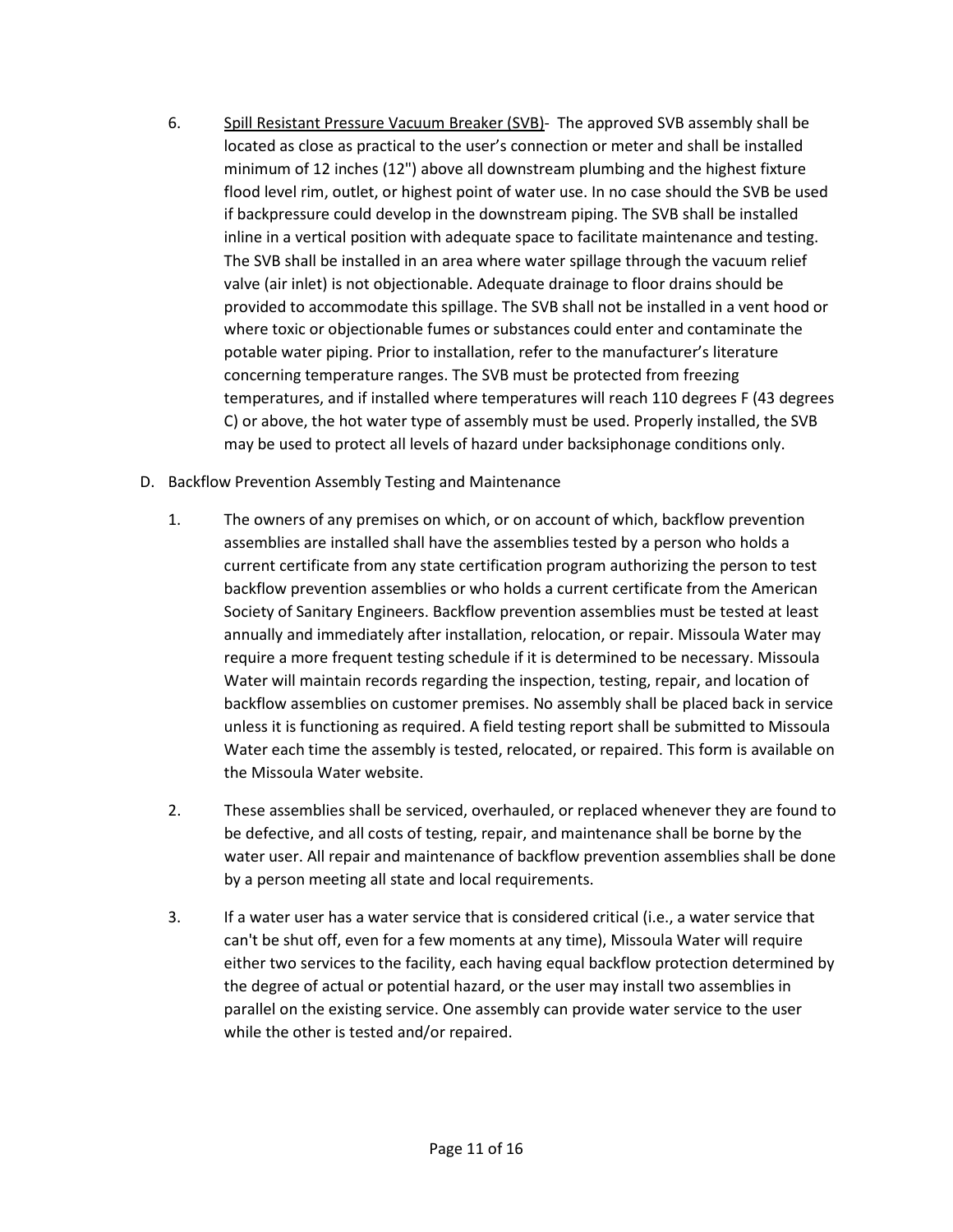- 4. Missoula Water will notify affected customers by mail when annual testing of an assembly is needed and also supply users with the necessary forms which must be filled out each time an assembly is tested or repaired.
- 5. Upon request, Missoula Water will provide a list of persons qualified to test backflow prevention assemblies.
- E. Backflow Prevention Assembly Removal

Approval must be obtained from Missoula Water before a backflow prevention assembly is removed, relocated, repaired, or replaced.

- 1. Removal The user of an assembly may be discontinued and the assembly removed from service upon verification by Missoula Water that a hazard no longer exists or is not likely to be created in the future.
- 2. Relocation An assembly may be relocated following confirmation by Missoula Water that the relocation will continue to provide the required protection and satisfy installation requirements. A retest will be required following the relocation of the assembly.
- 3. Repair An assembly may be removed for repair provided the water use is either disconnected until repair is completed and the assembly is returned to service, or the service connection is equipped with other backflow protection approved by Missoula Water. A retest will be required following the repair of the assembly.
- 4. Replacement An assembly may be removed and replaced provided the water use is discontinued until the replacement assembly is installed. All replacement assemblies must be approved by Missoula Water and be commensurate with the degree of hazard involved. The replacement assembly must be tested prior to being put into service.

# **SECTION III - USER SUPERVISOR**

At each premise where it is necessary (i.e., schools, industrial facilities, refineries, manufacturing plants, university campuses, etc.) in the opinion of Missoula Water, a user supervisor shall be designated by and at the expense of the water user. This user supervisor shall be responsible for the monitoring of the backflow prevention assemblies and for avoidance of cross-connections. In the event of contamination or pollution of the drinking water system due to a cross connection on the premises, Missoula Water shall be promptly notified by the user supervisor so that the appropriate measures may be taken to overcome the contamination. The water user shall inform Missoula Water of the user supervisor's identity on an annual basis and whenever a change occurs.

# **SECTION IV - ADMINISTRATIVE PROCEDURES**

- A. Water System Survey
	- 1. Missoula Water may review any request for new services to determine if backflow protection is needed. Plans and specifications must be submitted to Missoula Water upon request for review of possible cross-connection hazards as a condition of service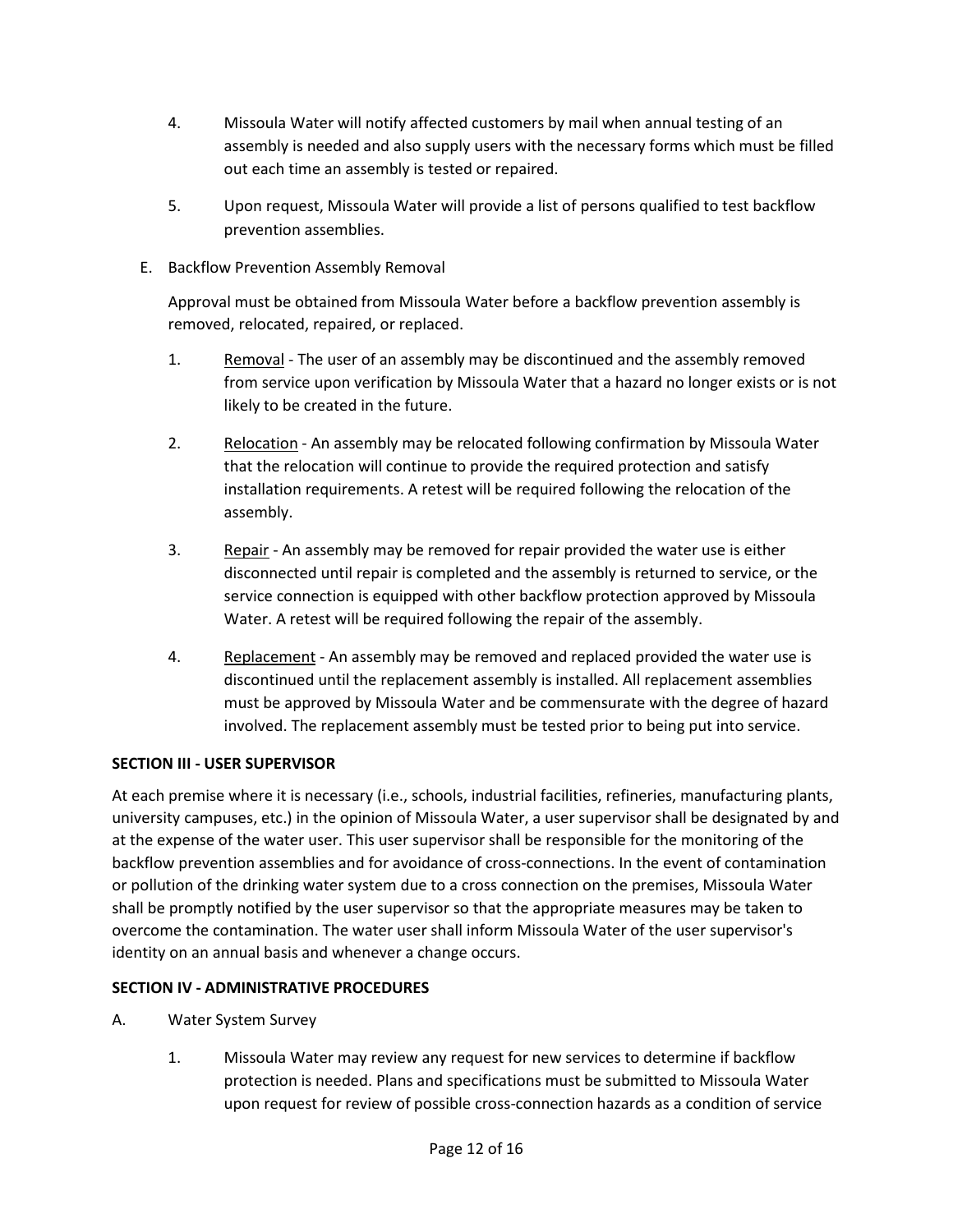for new service connections. If Missoula Water determines that a backflow prevention assembly is necessary to protect the public water system, the required assembly must be installed before service will be granted. In addition, where multiple water systems exist on the user's premises, pipelines shall be identified by the user to clearly distinguish between the systems. This will be done in a manner acceptable to Missoula Water. Outlets of water systems shall be posted as deemed necessary to protect the potable water supply and health of the public.

- 2. Missoula Water will conduct surveys of its customers' premises in order to eliminate cross-connections. These surveys will be conducted on a priority basis, generally beginning with those identified as having the highest degree of hazard as outlined in Section 5 of the University of Southern California Foundation for Cross-Connection Control and Hydraulic Research Manual of Cross-Connection Control.
- 3. Missoula Water may, at its discretion, require an inspection or re-inspection for crossconnection hazards on any premise to which it serves water. Conditions that may warrant re-inspection may include, but are not limited to, change of ownership, change of business/user, addition or replacement of equipment, a backflow incident, etc. Any water user who cannot or will not allow an on-premise inspection of his piping system shall be required to install the backflow prevention assembly Missoula Water considers necessary.
- B. Customer Notification Assembly Installation
	- 1. Missoula Water will notify the water user of the survey findings, listing any required corrective actions to be taken. A period of 60 days will be given to complete all corrective actions required, including installation of backflow prevention assemblies.
	- 2. A second notice will be sent to each water user who does not take the required corrective actions prescribed in the first notice within the 60-day period allowed. The second notice will give the water user 2 weeks to take the required corrective action. If no action is taken within the 2-week period, Missoula Water will hand deliver a 24-hour notice of discontinuing service to the service address. If no action is taken to repair and/or test the assembly, Missoula Water may terminate water service to the affected water user until the required corrective actions are taken and inspected by Missoula Water personnel.
- C. Customer Notification Testing and Maintenance

Missoula Water will notify each affected water user when it is time for the backflow prevention assembly installed on their service connection to be tested. This written notice shall give the water user 30 days to have the assembly tested. A second notice shall be sent to each user who does not have their backflow prevention assembly tested as prescribed in the first notice within the 30 day period allowed. The second notice will give the water user 2 weeks to have their backflow prevention assembly tested. If no action is taken within the 2-week period, Missoula Water will hand deliver a 24-hour notice of discontinuing service to the service address. If no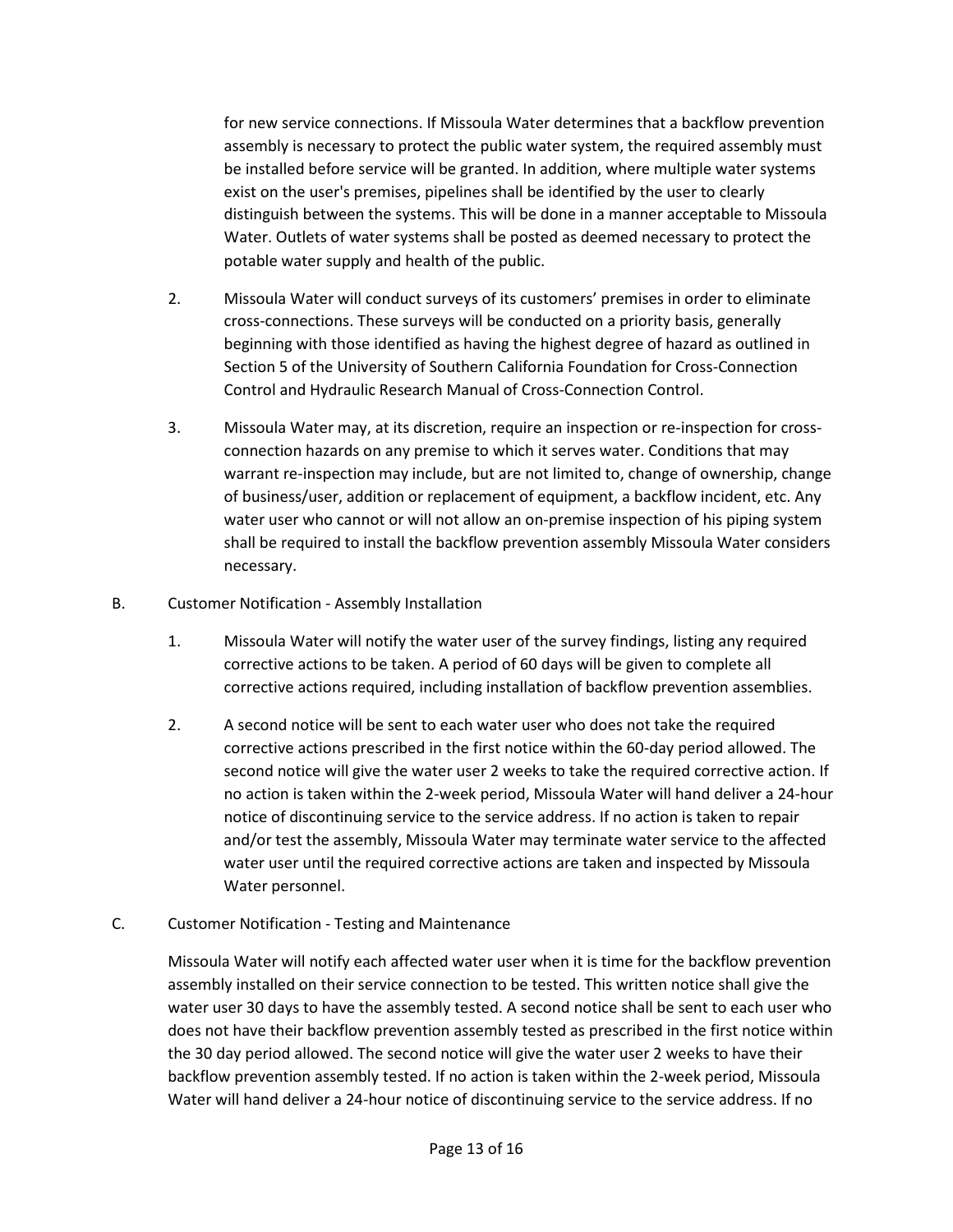action is taken to repair and/or test the backflow assembly, Missoula Water may terminate water service to the affected water user until the assembly is tested and/or repaired and the necessary forms are submitted to Missoula Water.

## **SECTION VI - WATER SERVICE TERMINATION**

A. General

When Missoula Water encounters water uses that represent a clear and immediate hazard to the public water supply that cannot be immediately abated, Missoula Water may institute the procedure for discontinuing the Missoula Water service.

B. Basis For Termination

Conditions or water uses that create a basis for water service termination shall include, but are not limited to, the following items:

- 1. Refusal to install a required backflow prevention assembly;
- 2. Refusal to test or maintain a backflow prevention assembly;
- 3. Refusal to repair a faulty backflow prevention assembly;
- 4. Refusal to replace a faulty backflow prevention assembly;
- 5. Direct or indirect connection between the public water system and a sewer line;
- 6. Unprotected direct or indirect connection between the public water system and a system or equipment containing contaminants;
- 7. Unprotected direct or indirect connection between the public water system and an auxiliary water system; and
- 8. A situation that presents an immediate health hazard to the public water supply system.
- C. Water Service Termination Procedures
	- 1. For conditions 1, 2, 3, or 4, Missoula Water may terminate service to a customer's premises after two written notices have been sent specifying the corrective action needed and the time period in which it must be done. If no action is taken within the allowed time period, water service may be terminated.
	- 2. Conditions 5, 6, 7, or 8 are deemed an immediate threat to public health, and Missoula Water may take the following steps:
		- a. Make reasonable effort to advise water user of intent to terminate water service.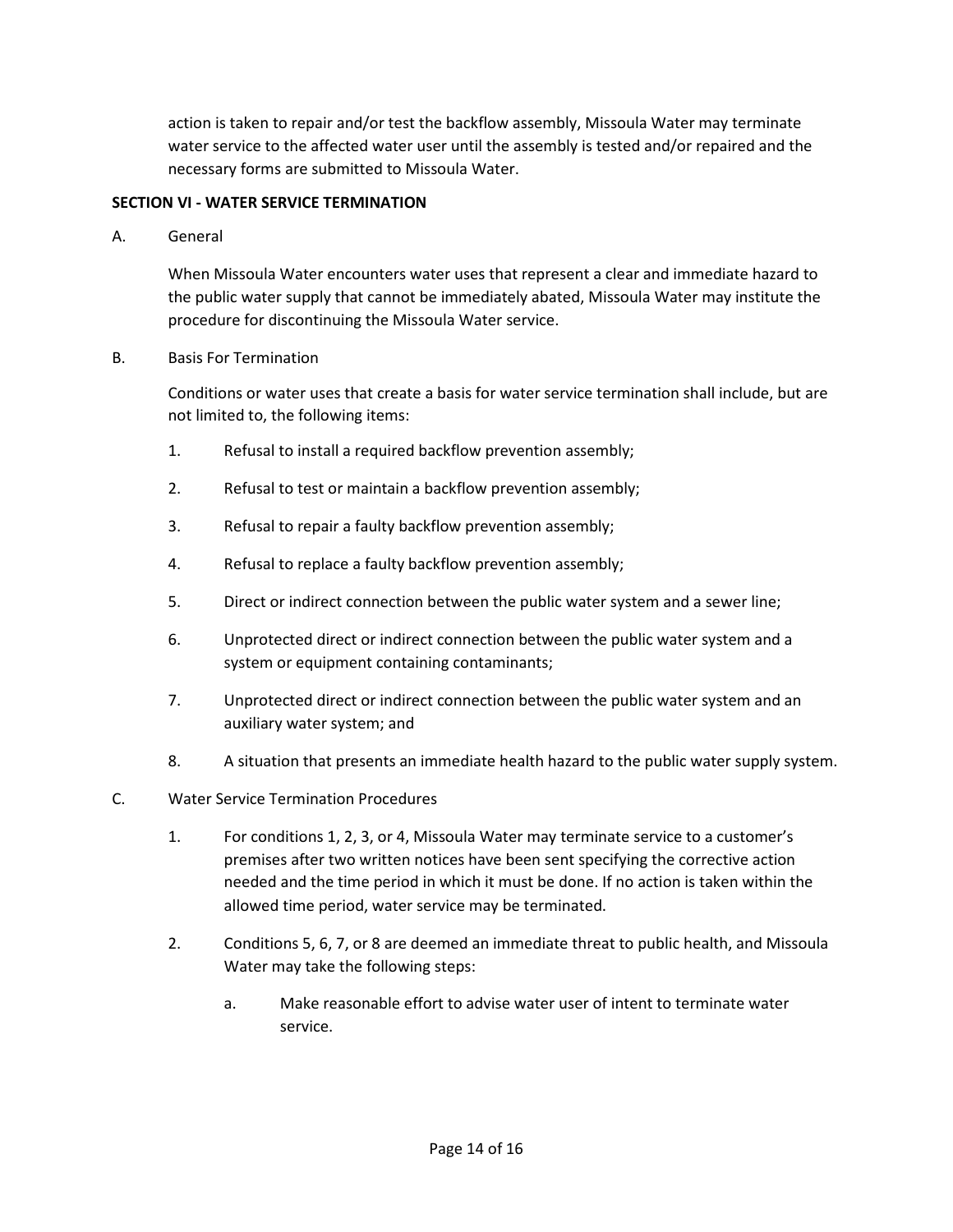- b. Immediately terminate water supply and lock service valve. The water service will remain inactive until correction of violations has been completed with written approval by Missoula Water.
- 3. Any and all costs associated with termination of water service shall be borne by the water user. A reconnection fee may also be assessed.

### **SECTION V - POTENTIAL HAZARDS**

- A. There are numerous potential hazards that may require backflow protection. Examples include, but are not limited to, the following:
	- 1. Boilers
	- 2. Booster pumps
	- 3. Auxiliary source of water (See Table I Type of Backflow Protection Required)
	- 4. Sump pumps
	- 5. Pressurized sanitary waste discharge
	- 6. Commercial food processing/preparation equipment/wastes
	- 7. Dental or medical equipment/wastes
	- 8. Manufacturing equipment/processes
	- 9. Carbonators
	- 10. Laboratory equipment
	- 11. Industrial equipment/processes
	- 12. Photographic processing equipment
	- 13. Commercial laundry/cleaning equipment/processes
	- 14. Commercial car wash equipment/processes
	- 15. Autopsy/mortuary equipment/processes
	- 16. Recycled water systems
	- 17. Fire sprinkler systems (See Table I Type of Backflow Protection Required)
- B. A backflow survey by a Missoula Water backflow/cross-connection control specialist must be performed on the premises to identify if any potential hazards exist. If a potential hazard exists, backflow protection must be installed commensurate with the degree of hazard.
- C. Backflow Installation Checklist
	- $\Box$  The assembly must be on the approved assembly list.
	- $\Box$  The assembly must be installed above grade with provisions for drainage to atmosphere, such that discharge from the assembly cannot cause the assembly to become submerged. Backflow assemblies may not be installed in crawl spaces.